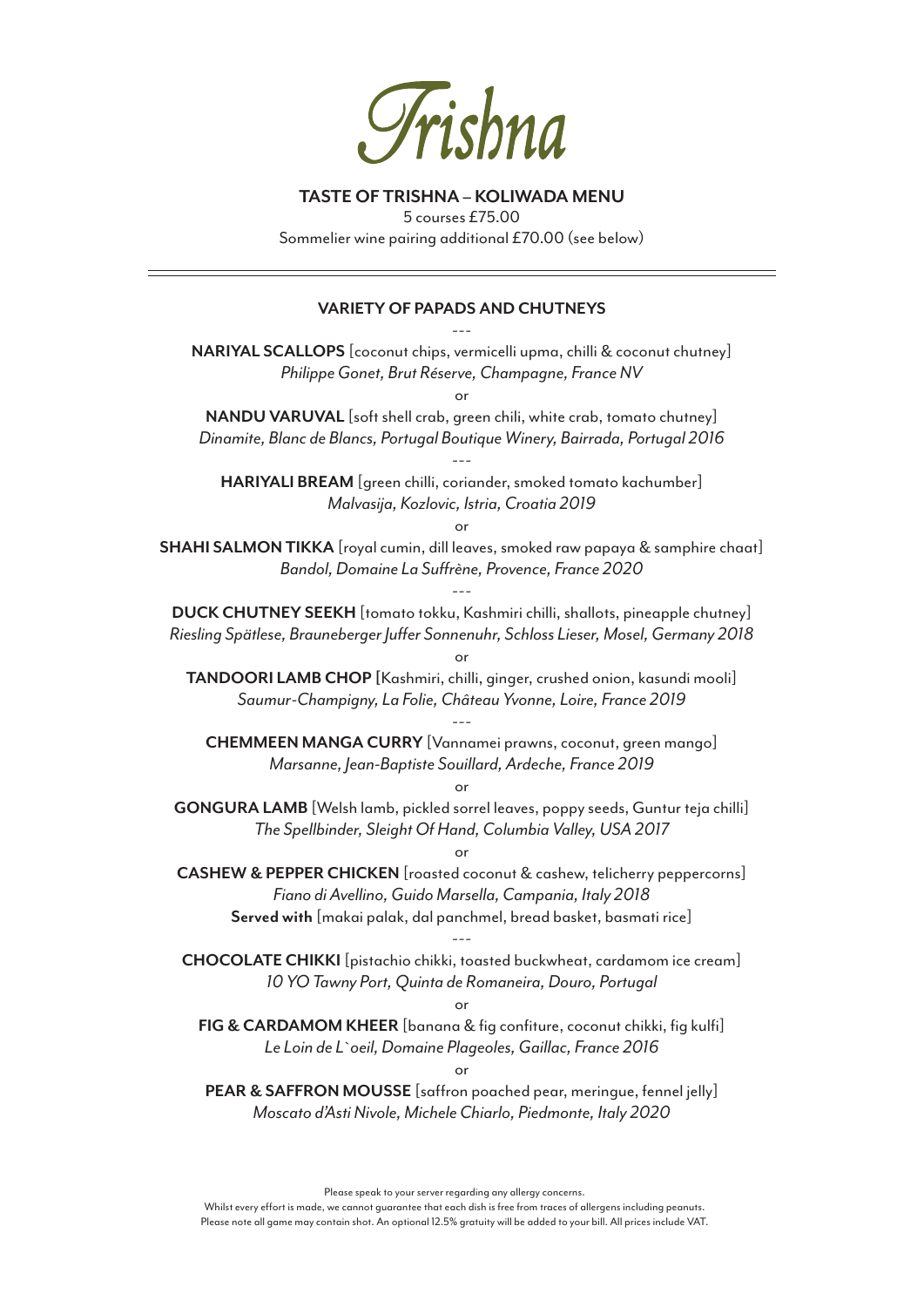

### **TASTE OF TRISHNA – VEGETARIAN KOLIWADA MENU**

5 courses £75.00 Sommelier wine pairing additional £70.00 (see below)

# **VARIETY OF PAPADS AND CHUTNEYS** ---

**ALOO CHAAT** [ratte potatoes, masala chickpea, tamarind, sweet yoghurt] *Fiano di Avellino, Guido Marsella, Campania, Italy 2018*

---

**BADAMI BROCCOLI** [cardamom, almond, gajar murabba, broccoli & garlic chutney] *Malvasija, Kozlovic, Istria, Croatia 2019*

**PANEER TIKKA ANARDANA** [cottage cheese, raw mango, mint, corn & pomegranate chaat] *Philippe Gonet, Brut Réserve, Champagne, France NV*

---

or

**COCONUT & CORN TIKKI** [sweetcorn, curry leaves, mint & mango murabba, baby corn bhajji] *Marsanne, Jean-Baptiste Souillard, Ardeche, France 2019*

---

**HYDERABADI SUBZ KOFTA** [saffron, cashew nuts, almond, cardamom, paneer] Riesling Spätlese, Brauneberger Juffer Sonnenuhr, Schloss Lieser, Mosel, Germany 2018

or

**BHAGARE BAIGAN** [aubergine, peanut, sesame, coconut] *La Cuca de Llum, Succes Vinicola, Conca de Barbera, Spain 2019*

or

**WILD MUSHROOM PILAU** [oyster, shiitake, shimeji, truffle oil, pink peppercorn raita] *Sankt Laurent, Jungle, Weingut Jurtschitsch, Kamptal, Austria 2017*

> **Served with** [makai palak, dal panchmel, bread basket, basmati rice] ---

**CHOCOLATE CHIKKI** [pistachio chikki, toasted buckwheat, cardamom ice cream] *10 YO Tawny Port, Quinta de Romaneira, Douro, Portugal*

#### or

**BRAMLEY APPLE & PISTACHIO KULFI** [apple crumble, tukmaria seeds, seb murabba] *Le Loin de L`oeil, Domaine Plageoles, Gaillac, France 2016*

or

**TANDOORI PINEAPPLE & COCONUT** [smoked pineapple, tender coconut & jaggery sorbet] *Moscato d'Asti Nivole, Michele Chiarlo, Piedmonte, Italy 2020*